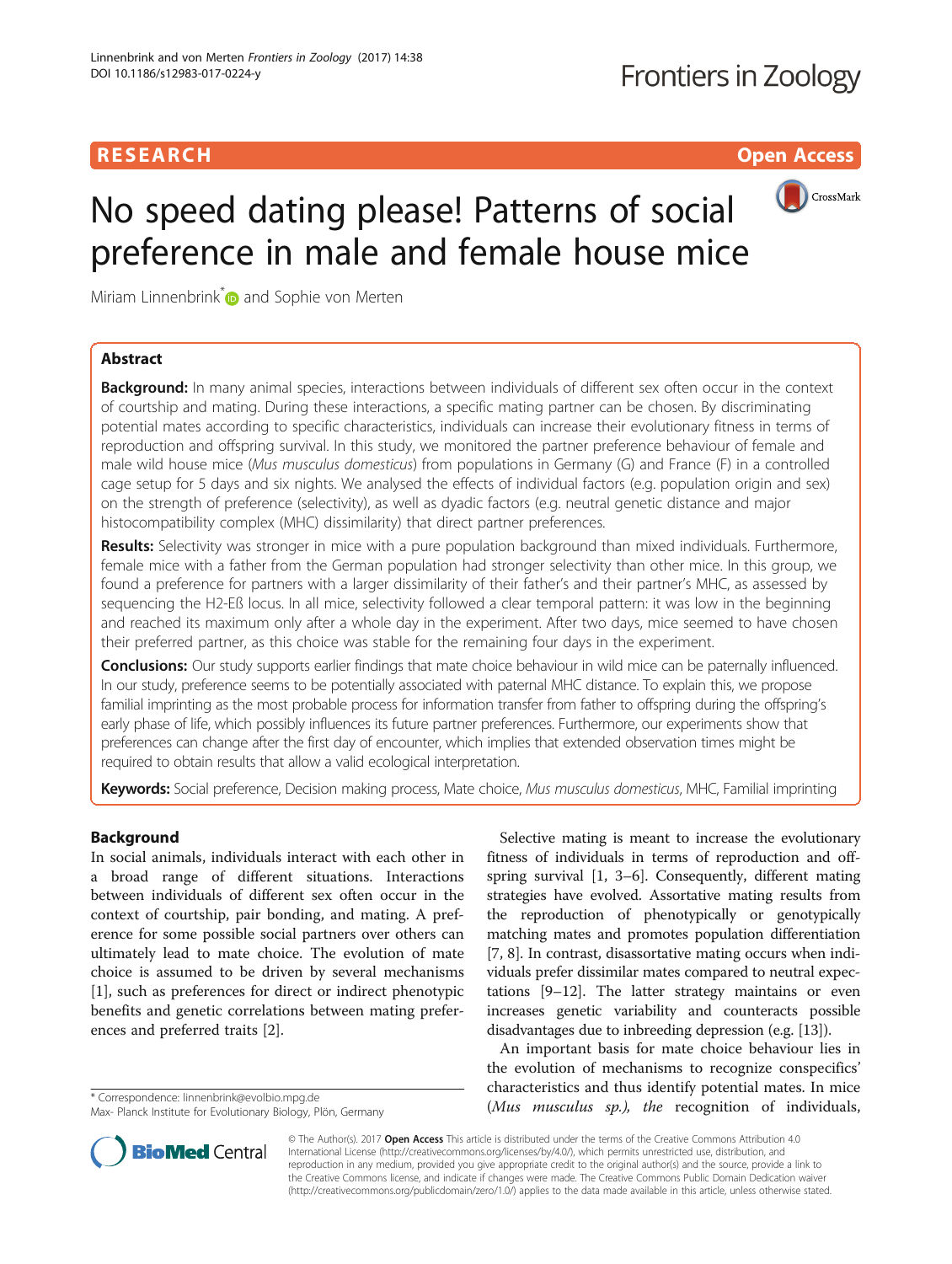<span id="page-1-0"></span>families, and populations is mainly regulated by two sensory systems: olfaction and vocalisation. Chemical signals used are volatiles (i.e. pheromones), peptides (e.g. of the major histocompatibility complex, MHC), and proteins (e.g. major urinary proteins) [[14](#page-11-0)–[16\]](#page-11-0). Acoustic communication occurs via ultrasonic vocalisation [\[16](#page-11-0)–[18\]](#page-11-0).

The MHC (officially termed "H2" in mice [\[19\]](#page-11-0)) is a highly polymorphic gene complex that encodes many proteins with key roles in the adaptive immune system. Since Yamazaki and colleagues [[20\]](#page-12-0) detected MHCrelated mating preferences in laboratory mice, many studies have reported an influence of MHC loci on mate choice in nearly all classes of vertebrates [\[21](#page-12-0)]. Potential reasons for MHC being involved in mate discrimination are kin recognition and the enhancement of the offspring's immune competence, which occurs by increasing either MHC diversity or dissimilarity by choosing a compatible mate [\[22\]](#page-12-0). An important pre-requisite for MHC-based mate choice in mice is the ability to identify and discriminate potential partners based on MHC alleles. Several studies have analysed the influence of MHC on partner choice for house mice. They mostly support the hypothesis of disassortative mating [[23, 24](#page-12-0)] and raised evidence for familial imprinting [\[23, 25](#page-12-0)]. Familial imprinting is the non-genetical transmission (i.e. learning is involved) of preferences (e.g. preference for food, home area or mates (see Immelmann [[26\]](#page-12-0) for review) during the early phase of life from mostly one parent as reference to its offspring.

Wild mice offer a perfect model system to study the behavioural and genetic basis of mate choice, since they are still far more natural than common laboratory mouse strains in both aspects. Due to the vast amount of studies on lab mice, numerous genetic tools are available and can be also applied for studies in wild mice. Examples of such study populations are two originally wild caught populations of M. m. domesticus (one population from France and one from Germany), which separated about 3000 years ago. This separation is reflected in the divergence of the nuclear genome and gene expression differences [[27](#page-12-0)–[29](#page-12-0)], as well as in ultrasonic vocalisation [[30\]](#page-12-0). Montero and colleagues [[31](#page-12-0)] studied the degree of mutual mate recognition according to population origin under semi-natural conditions and identified complex mating patterns in these two populations. Assortative mating according to population background was only observed when mice of the single populations could get familiar with each other before individuals of both populations had the chance to meet. Further, the mating patterns observed were based on paternally influenced mate preferences, such that mice with a father from the French population preferred mating with a partner from that population, individuals fathered by a German male preferred mating with an individual from the German

population. The authors suggested genomic or familial imprinting as being involved.

The aim of the present study is to reveal possible factors that determine the mating patterns found by Montero et al. [[31](#page-12-0)] in more detail. We studied the exact two mouse populations mentioned to shed light on the evolution of mate choice in the early phase of population differentiation. By using a controlled cage setup, we were able to follow single (focal) individuals during their decision making processes and analyse the persistency of their choices. To offer the same possible mates as in the study by Montero and colleagues [[31\]](#page-12-0), focal mice were allowed to choose between four partners of either the same or different population origins (France and Germany) or reciprocal crosses of both. Focal mice were females and males of the same four genotypes. We aimed to confirm the findings of preferences for paternally matching population backgrounds. In order to do so we investigated three different aspects of mouse behaviour in our setup, (i) general activity of the focal mice, (ii) their degree of selectivity (i.e. strength of preference independent of its direction) and underlying temporal changes when several potential partners where presented, and (iii) factors correlating with the direction of preference, including the effect of MHC on preference behaviour, which might possibly serve as evidence for MHC-driven partner preference.

## **Methods**

## Animals

The mice used for this study originate from two  $M$ .  $m$ . domesticus populations. The ancestors of the experimental individuals were originally caught in France in the Massif Central (2005) and in Germany around Cologne/ Bonn (2006), and were kept in the mouse facility at the MPI Plön under outbred conditions to maintain genetic and behavioural variability. At the time of the experiment, mice from the French population were in the 8th, mice from the German population in the 6th and 7th generation. A specific breeding has been set up for this experiment and we obtained experimental mice from 15 breeding pairs. Pure offspring of both populations ("German" GG and "French" FF) and reciprocal crosses between mice of the two populations ("mixed individuals"), either with a mother from the German and a father from the French population (GF) or with a mother from the French and a father from the German population (FG) have been bred. All mice were kept and raised under standard conditions together with both parents until weaning at the age of four weeks. Female and male offspring were kept separated after weaning to ensure no sexual experience before the experiment. We had a balanced system of experimental mice: six females and males per genotype (GG, FF, GF, FG), which results in a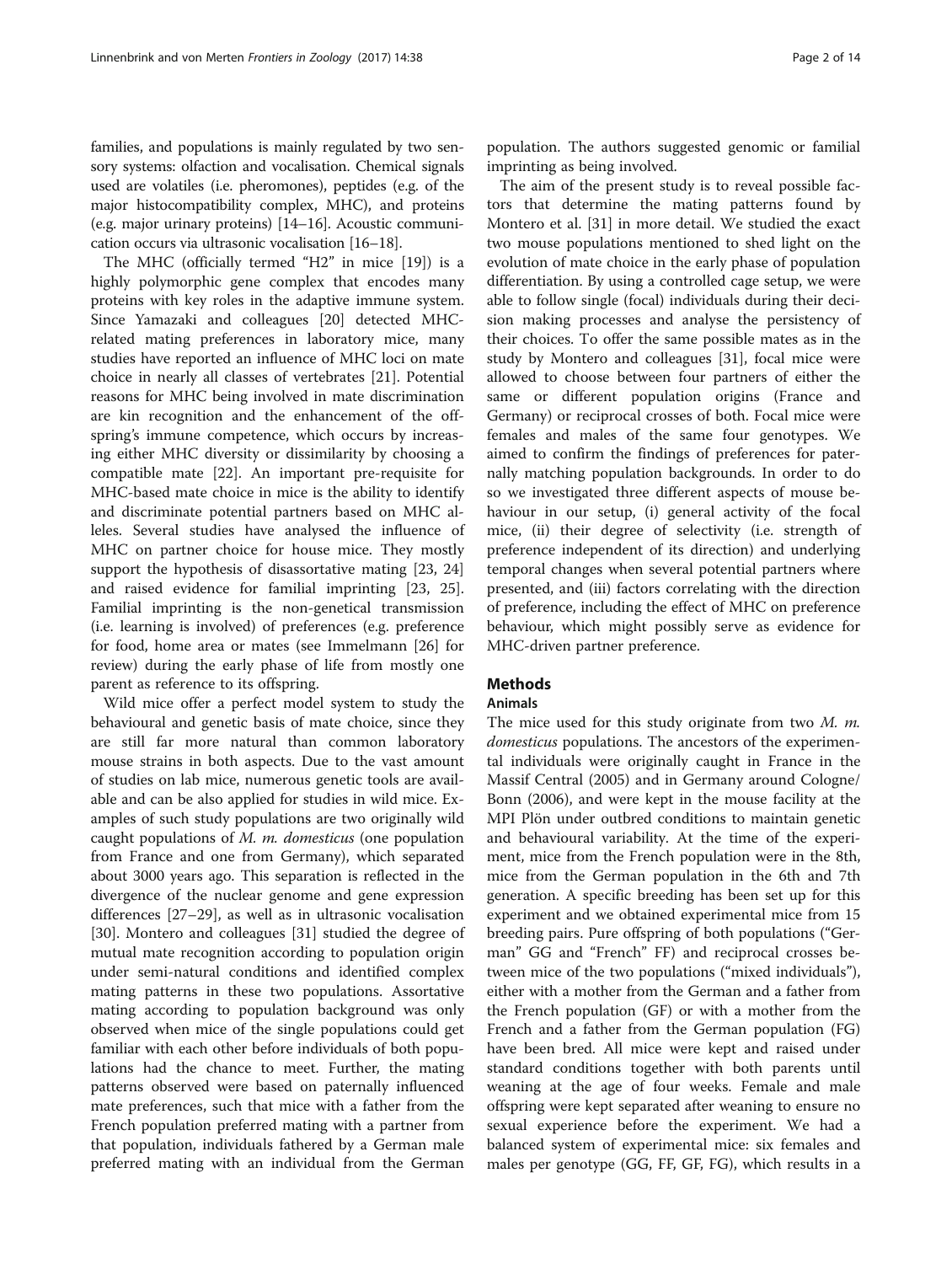<span id="page-2-0"></span>total number of 48 mice in the behavioural experiment. For genetic analyses, we additionally included the parents of the focal mice and some siblings that had not been used in the behavioural experiment, resulting in genetic samples from 76 individuals. All information on mice including population background, sex, microsatellite data and experimental information can be found in Additional file [1:](#page-10-0) Table S1.

## Experimental setup and procedure

The experimental setup consisted of five standard macrolon cages (Techniplast). One central cage  $(40.5 \times 28.0 \times 20.0 \text{ cm})$  and four Type III satellite cages, which were connected via Plexiglas tubes to each one of the four sides of the central cage (Fig. 1). Each Plexiglas connection was equipped with two RFID ring antennae (TSE Industries Inc.), one close to the central cage and one close to the respective satellite cage. Each mouse was equipped with an RFID tag (Iso FDX-B, Planet ID), which is read every time the mouse passes one of the antennae.

The satellite cages were divided into two parts by a metal grid. In each of the four satellite cages, a so-called satellite mouse was placed in the larger, outer part. The smaller inner part could be accessed by the so-called focal individual from the central cage, in which it was

placed at the beginning of the experiment. This setup allowed the focal mouse to move between the central and all outer cages. Through the separation mice could interact (i.e. via smell and vocalisation), but copulation and thus, from an animal ethical viewpoint unwanted, offspring was prevented. Water and food as well as bedding were provided for all mice ad libitum, for the satellite mice in their part of the respective cage, for the focal mouse in the central cage. The order a mouse participated in the experiment (first as focal vs. first as satellite mouse, which we randomised as much as possible within genotype and equal between genotypes) had no effect on their behaviour in the experiment (Additional file [1](#page-10-0): Table S1).

Each group of satellite mice, consisting of four mice of similar sex and differing genotype (FF, GG, FG, and GF), formed a satellite-quad. The mice in each quad stayed the same over experiments to ensure a comparable measure of preference across cage systems. Each quad participated four times as satellite mice, one time for each of the four possible genotypes of focal mice.

Each run of the experiment was started by placing the focal and satellite mice in their respective cages and starting the computer program monitoring the RFID antennae. Each experiment ran over five days and six nights, always starting around 16:00 h on a Thursday

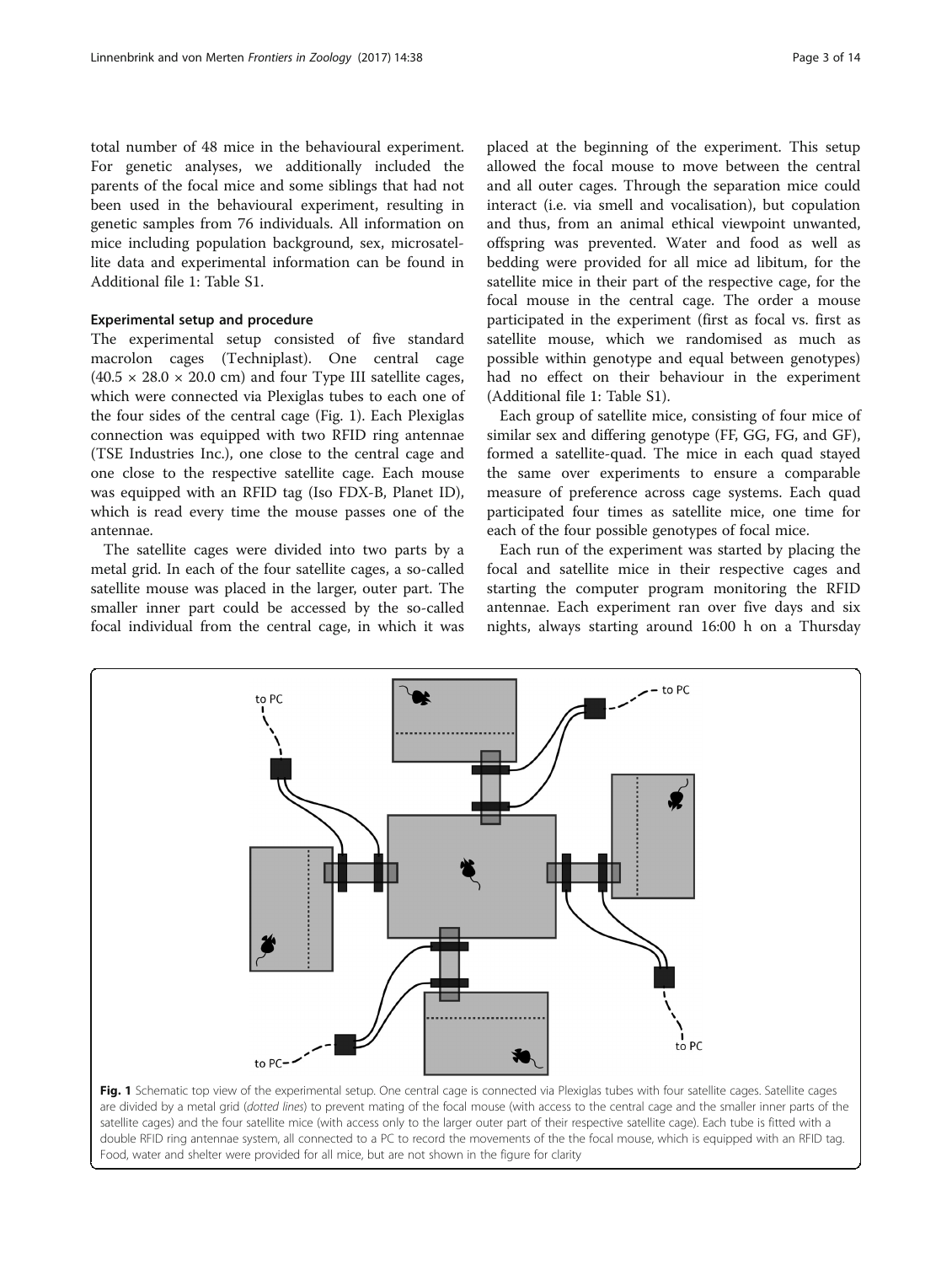<span id="page-3-0"></span>and finishing the following Wednesday around 8:00 h. The rooms were set with a dark-light cycle of 12:12 h with lights on at 7:00 and off at 19:00 h, both for the breeding before the experiments, as well as during the experiments.

We chose such a comparatively long duration of the experiment as we were interested in the decision making process. Further, in this time frame, each female mouse can be assumed to have concluded at least one full oestrus cycle [[32](#page-12-0)]. We decided against a daily control of the females' oestrus state as a two week pilot experiment showed a very high sensitivity to any disturbances in the experimental room. Females also usually enter oestrus synchronised as soon as they perceive certain pheromones of a nearby male [[33](#page-12-0)], which was the case in our study.

## Behavioural data

For each focal individual a text-file was generated with time stamps for every antenna read, and the identification number of the respective antenna. By this, we could gain information about the number of antenna reads as a proxy for activity. Using a self-written script in R [[34](#page-12-0)] we calculated the duration of time spent in the four satellite cages, which served a proxy for preference behaviour of the focal mouse.

## Genetic data

#### Microsatellite genotyping and analysis

To determine if genetic distance is an important factor of partner preference we chose 13 unlinked microsatellite markers published by Teschke et al. [\[27\]](#page-12-0). These markers are Chr3\_24R, Chr16\_21R, CHr12\_05R, Chr10\_45R, Chr 01\_25R, Chr17\_09R, Chr05\_45R, Chr13\_22R, Chr19\_08R, Chr14\_16R, Chr09\_20R, Chr01\_23, and Chr02\_02R. Forward primers were labelled with FAM or HEX, and PCR was performed using 5 ng/μl DNA template together with the Multiplex PCR kit (QIAGEN). After processing PCR products with HiDi formamide and 500 ROX size ROX standard, samples were run on an ABI 3730 sequencer (Applied Biosystems). Raw alleles have been called using GeneMapper 4.0 (Applied Biosystems). The proportion of shared alleles [\[35\]](#page-12-0) and the pairwise genetic distance (Cavalli-Sforza distance; in the present paper referred to as CAS) between all individuals were calculated with the program MSA [[36](#page-12-0)] and visualized using MEGA 6 [\[37\]](#page-12-0). As a paternal influence on partner choice was proposed by Montero and colleagues [\[31\]](#page-12-0), we also included the genetic distance from the mother and father of the focal mouse to each of the satellite mice (referred to as CASmat or CASpat, respectively).

### Sequencing and analysis of the H2-Eß locus

We chose one locus of the MHC Class II complex (H2- Eß) for Sanger Sequencing and, more specifically,

decided to focus on Exon 2 as this exon is known for determining the antigen binding groove and thus might be most directly involved in pathogen resistance and thus interesting for partner choice. Primers used for PCR and sequencing are: Forward 5'CGG GCA TCT TGT CGG CAG AGA AGA AG 3′ and Reverse 5'CAC CGT GGT TCC GCC CCA GCC ACC 3′. Sequences were edited manually with Seqman (included in DNASTAR, Inc., Madison, USA) and aligned with the algorithm Clustal-W [[38\]](#page-12-0), included in the program MEGA 6 [\[37\]](#page-12-0). The phase of diploid sequences was estimated following Stephens and colleagues [[39](#page-12-0), [40](#page-12-0)], implemented in DNASp [\[41\]](#page-12-0). To assess whether MHC-dissimilarity between two potential mating partners were important, the number of amino acid differences per site (p-distance) between sequences of the focal individual to the four satellite individuals was calculated, as well as the p-distance between the mother and father of the focal individual to each of the satellite mice (in this paper referred to as MHC, MHCmat and MHCpat, respectively). The latter has been done, to identify a possible influence of the parents on the offspring's choice. Furthermore, we addressed the question if MHC-diversity of the potential mate is influencing mate choice. Therefore, we again calculated the number of amino acid differences per site (p-distance) between the two haplotypes within each satellite individual. Individual H2-Eß sequences have been submitted to Dryad.

## Statistical analysis

#### Patterns of activity

To estimate the activity patterns of focal mice, we analysed the number of antenna reads per hour for each focal mouse. We tested for changes in activity over time using a generalised linear model (with Poisson error distribution, fitting to our count data) with experimental day, genotype and sex as fixed factors, and activity per hour as response variable. We used square-root transformed data to improve distribution of residuals (checked with QQ-plot and Shapiro-Wilk test:  $W = 0.9948$ ,  $p = 0.3522$ . For the analysis of temporal behavioural patterns, we had to exclude one of the focal mice, as during the run of one individual (a GF male) the recording was stopped unintentionally after three days due to power failure.

## Selectivity of focal mice

To analyse the selectivity (i.e. the strength of preference that focal mice show for some satellite mice over others, independent on the direction of preference), we calculated a selectivity index SI with the formula  $SI = SD/$ SD(max), where SD is the standard deviation of the four proportional durations (in %) that the respective focal mouse spent in each of the four satellite cages, and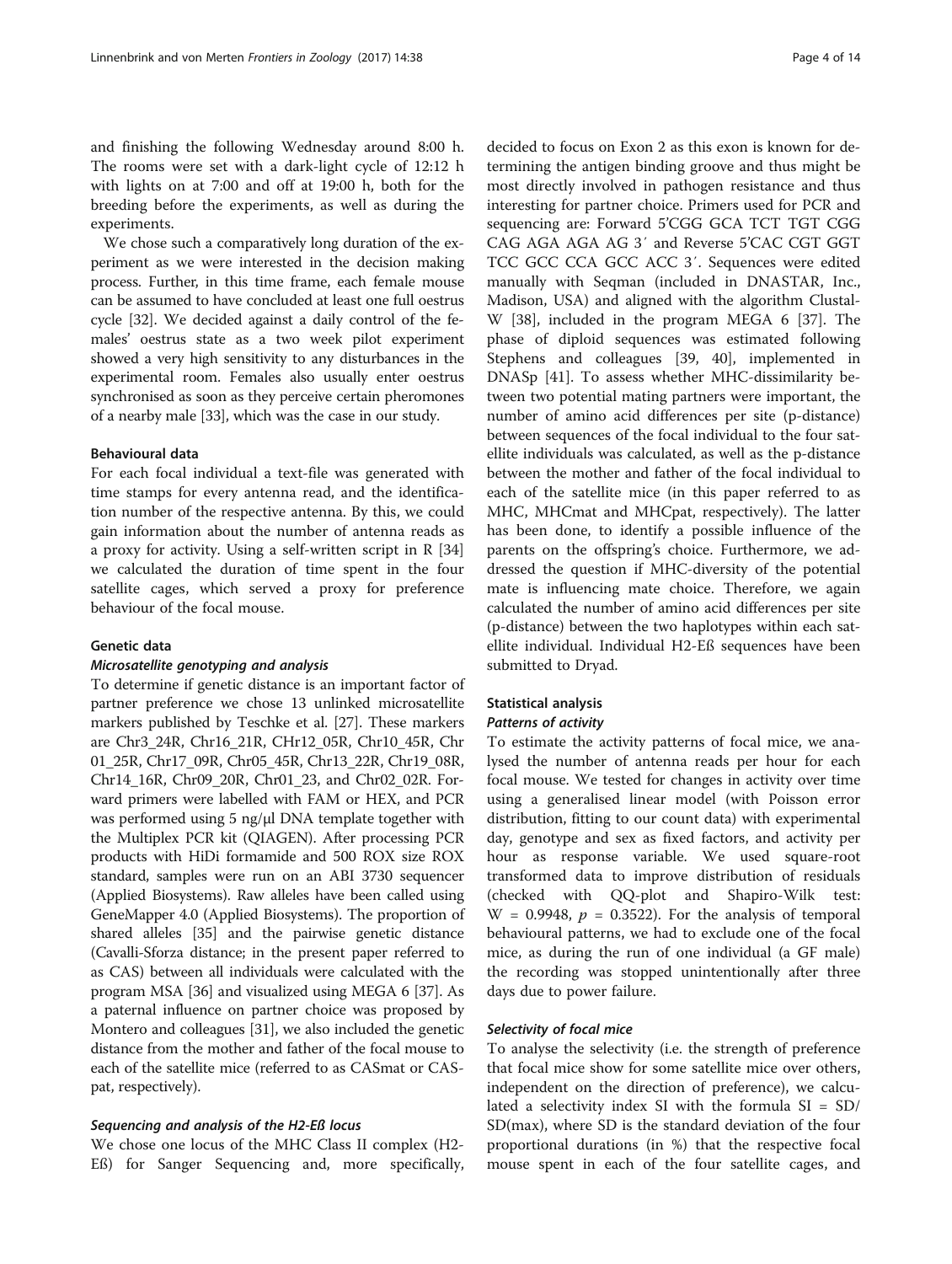<span id="page-4-0"></span>SD(max) is the maximal standard deviation theoretically possible, which is in our case (4 possibilities) 50. The resulting SI values range from 0 (25% of time in each of the four satellite cages  $=$  no selectivity) to 1 (100% of time in one of the four satellite cages, no time in the three others = highest selectivity). SI was calculated in ten minute intervals for each focal mouse to get measures for the change of selectivity over time, and over the whole period to get a measure of overall selectivity for each individual.

To calculate which factors might influence the selectivity, we applied a generalised linear model with the overall SI per focal mouse as response variable. We used the best fitting error distribution, which was a betadistribution. The tested factors were the sex of the focal individual, its maternal and paternal population background, and whether it is of pure or mixed population background. The t- haplotype is a selfish genetic element that has previously been shown to affect mate choice in house mice. Even though some experimental animals carried the t-haplotype, we could not detect any influence of t-haplotype on selectivity and thus retained all individuals in the analysis, irrespective of their thaplotype status, and included the t-haplotype status of the focal mouse as a random effect in the model testing for selectivity.

#### Factors correlating with preference

To test if the direction of preference of focal mice depends on characteristics of the satellite mice and/or dyadic factors between focal and satellite mice (e.g. genetic distance), we applied a generalised linear mixed effects model (function glmmadmb from the R package glmmADMB which allows for a beta error distribution, which was the best fit for our data). The proportion of duration spent in each of the satellite cages served as response variable, and identity of the focal mouse, satellite-quad and t-haploytpe of the satellite mouse as random factors. The following characteristics of satellite mice served as fixed factors: maternal and paternal population background (i.e. F or G), information whether the satellite individual is of pure or mixed population origin (i.e. FF and GG vs. FG and GF), information whether the population background is matching with that of the focal individual (i.e. paternal matching (e.g. FG chooses GG), maternal matching (e.g. FG chooses FF), exact match (e.g. GF chooses GF), no match (e.g. GF chooses FG), MHC diversity (p-distance of the two amino acid alleles of the satellite mouse), MHC (p-distances of each satellite mouse to the focal individual), MHCmat and MHCpat (p-distances of each satellite mouse to the focal individual's mother or father, respectively), CAS (genetic distances based on microsatellites between each satellite mouse and the focal individual), CASmat and CASpat (genetic distance of each satellite mouse to the focal individual's mother or father, respectively). We further included cage position as an additional factor to test if the preference of focal mice was influenced by the position of the cage inside the experimental room. During experiments, we had already aimed to minimise a possible position effect by randomising the position of satellite mice (by genotype) over trials.

In a second step, following the results from the analysis of selectivity (see Table 1) and the results from the models analysing the direction of preference (see Table [2](#page-5-0)), we performed correlations to analyse the influence of MHCpat on the direction of preference, separated by the groups that differ in selectivity. We calculated Spearman rank correlation coefficients between the duration spent in each of the satellite cages and the factor MHCpat, grouped by the type of population background (pure vs. mixed), and by sex and paternal population background. We used square-root transformed data to improve distribution of residuals (checked with a QQ-plot and Shapiro-Wilk test:  $W = 0.9818, p = 0.0915$ .

All statistical tests were carried out using R 2.14.1 [\[34\]](#page-12-0).

#### Stability of preference

We used two different approaches to estimate the degree to which a preference is stable over time: First, we used the overall duration of time each focal mouse spent in the most preferred cage. Second, we determined in 10 min intervals the preferred cage for each focal mouse. We calculated how often this preference changes between cages, giving us the number of "preference blocks" as an estimator on how stable or unstable the choice of a focal mouse is: Few long preference blocks are a sign for a comparatively stable choice, many short preference blocks hint at a rather unstable choice. We further calculated how long the preference for the last preferred cage lasted, to estimate after how much time in the experiment on average the choice is established and how stable it is (see Additional file [2](#page-11-0): Figure S1 for

| <b>Table 1</b> Influence of focal mouse characteristics on selectivity |  |
|------------------------------------------------------------------------|--|
|------------------------------------------------------------------------|--|

| Factor (characteristics of focal mice)     | df | $X^2$  | р       |
|--------------------------------------------|----|--------|---------|
| Maternal population background             |    | 0.6581 | 0.41723 |
| Paternal population background             |    | 2.9311 | 0.08689 |
| Sex                                        |    | 06974  | 0.40365 |
| Pure or mixed population background        | 1  | 5.3001 | 0.02132 |
| First as focal or first as satellite mouse |    | 00154  | 0.90127 |
| Maternal population background: Sex        |    | 0.0173 | 0.89533 |
| Paternal population background: Sex        | 1  | 5.4789 | 0.01925 |

Presented are the results of all fixed effects of the generalised linear model degrees of freedom (df), Chi-Square values  $(X^2)$  and p-values. T-haplotype status<br>was included as random effect. Significant results are printed in hold was included as random effect. Significant results are printed in bold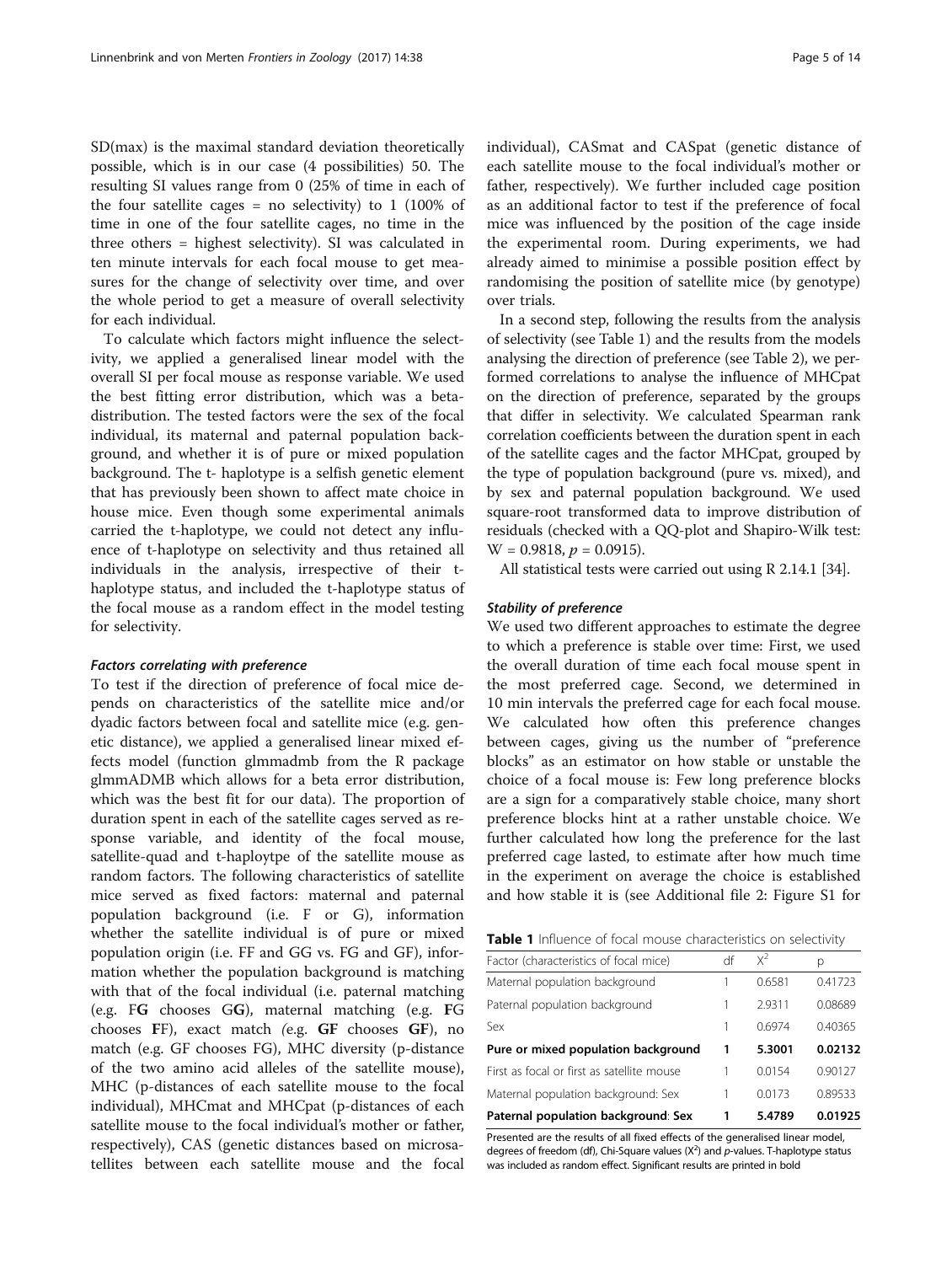<span id="page-5-0"></span>Table 2 Effect of different parameters on the direction of preference

| Factor (characteristics of satellite mice)               | df | $X^2$  | P      |
|----------------------------------------------------------|----|--------|--------|
| Maternal population background                           | 1  | 0.0346 | 0.8525 |
| Paternal population background                           | 1  | 0.9560 | 0.3282 |
| Pure or mixed population background                      | 1  | 1.2095 | 0.2714 |
| Relative matching population background                  | 3  | 1.9556 | 0.5817 |
| MHC diversity                                            | 1  | 0.0001 | 0.9906 |
| MHC distance to the focal mouse                          | 1  | 0.2943 | 0.5875 |
| MHC distance to the mother of the<br>focal mouse         | 1  | 0.7897 | 0.3742 |
| MHC distance to the father of the<br>focal mouse         | 1  | 4.3466 | 0.0371 |
| Genetic distance to the focal mouse                      | 1  | 2.5150 | 0.1128 |
| Genetic distance to the mother of the<br>focal mouse     | 1  | 0.0001 | 0.9904 |
| Genetic distance to the father of the<br>focal mouse     | 1  | 0.0726 | 0.7876 |
| Position of the respective satellite cage<br>in the room | 3  | 2.3073 | 0.5111 |

Presented are the results of all fixed effects of the generalised linear mixed model: degrees of freedom (df), Chi-Square values (X<sup>2</sup>) and *p*-values. Individual<br>identity of focal mice, t-banlotune status and quad-number of satellite mice identity of focal mice, t-haplotype status and quad-number of satellite mice were included as random effects. Significant results are printed in bold

two examples). We calculated these preference block parameters over all mice and separated by sex.

Additionally we tested if the initial preferences (preferred satellite mouse after the first 10 min, 90 min and 24 h of the experiment) matched the final stable choice, using Chi-Square tests.

## Results

We monitored the partner preference behaviour of wild house mice (*M. m. domesticus*). Over five days and six nights, we allowed each of 24 males and 24 females to associate with their preferred partner among four individuals of opposite sex inside a controlled cage setup, which allowed sensory interaction via smell and vocalisation, but no full physical contact or mating (Fig. [1\)](#page-2-0). Both the focal individuals and the potential partners differed in their genetic background with respect to population background (pure FF: population originating from France; pure GG: population originating from Germany; FG and GF: mixed population background, maternal origin given first). An allele-sharing tree shows genetic differentiation between FF and GG, even though the branch lengths are small and the level of differentiation is thus low (Additional file [3:](#page-11-0) Figure S2a). FG and GF individuals share alleles with both parent populations. When focusing on the MHC locus H2-Eß, this separation is not evident, and both populations share alleles (Additional file [3:](#page-11-0) Figure S2b). We used the duration that focal mice spent in each of the satellite cages as a proxy for their preference.

## Patterns of activity

Over the whole time in the setup, each mouse was registered 86 times per hour on average. The activity changed throughout the days of the experiment  $(LRT = 110.216,$  $p < 0.001$ ; Additional file [4](#page-11-0): Figure S3), decreasing by an average of 19 antenna reads per hour on each day. Mice were most active during the first 24 h (including the complete first night), followed by a steep drop in activity and a steady but low, continuous decrease until the end of the experiment. This pattern is most likely due to habituation to the surroundings. Furthermore, we observed a daily rhythm in activity, with peaks occurring shortly after both lights-on and lights-off and highly reduced activity around mid-day (Additional file [4:](#page-11-0) Figure S3). A difference in activity could not be observed between sexes or genotypes (genotype: LRT = 4.767,  $p = 0.1897$ ; sex: LRT =  $0.609$ ,  $p = 0.4351$ ).

When we compared the time spent in any of the satellite cages ("social time") to the time spent in the central cage, we found that focal mice spent an average of 68.5% of their time close to another mouse rather than being alone in the central cage. The time that focal mice spent in the cage of the preferred mouse was approximately equal to the time spent in the central cage (central cage mean (sd) = 49.04 h (32.24 h), preferred cage: 49.31 h (27.55 h); Fig. 2). In contrast, most mice spent less time in each of the three non-preferred cages than the central cage (Fig. 2).



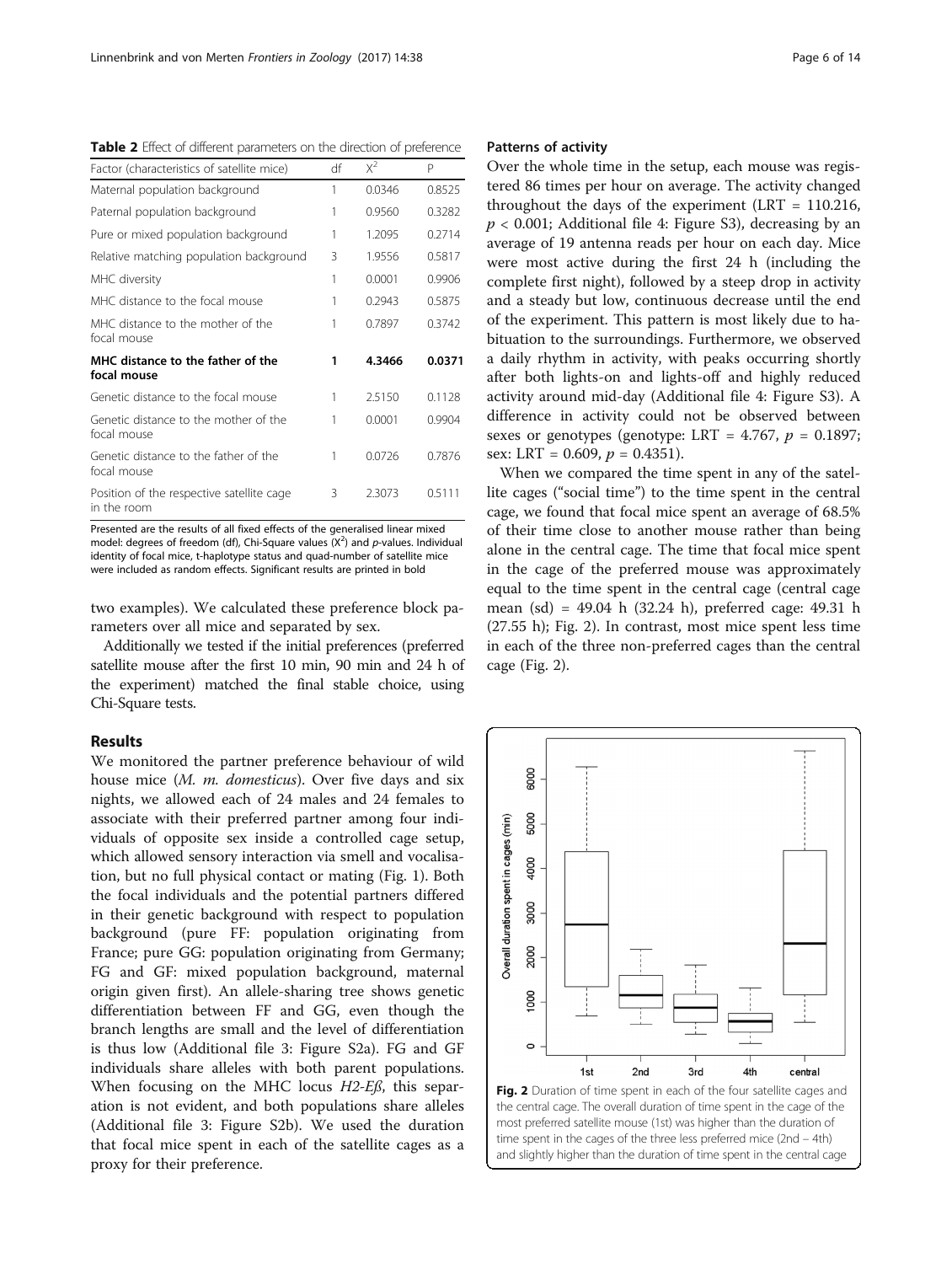## Selectivity of focal mice

To analyse the selectivity of focal mice (i.e. the strength of preferences for some satellite mice over others, independent on the direction of preference), we calculated a selectivity index (SI) based on the time spent in satellite cages. SI ranges from 0 (no selectivity) to 1 (highest selectivity).

The selectivity changes over time (Fig. 3). In the first minutes of the experiment, the average values of SI are very high  $(SI_{average(10min)} = 0.50)$ , followed by a steep drop. The lowest point occurs at about 90 min (duration:  $SI_{average(90min)} = 0.19$ ). The high initial values of SI do not reflect selectivity itself, but rather the lack of time to explore other cages, which also explains the drop of selectivity when mice start to explore. After 90 min, SI increases again and reaches a maximum after 22.8 h among females ( $SI_{average(max-females}) = 0.45$ ), while a local maximum occurs after 23.7 h among males  $(SI_{\text{averagelocal}})$  $_{max-males}$  = 0.33). The total maximum of males occurs only after 120.3 h ( $SI_{average(max-males}$  = 0.34). Overall, females and males show a slight difference in their selectivity  $(SI_{\text{aver}})$ age(females) =  $0.38$  vs.  $SI_{\text{average(males)}}$  = 0.31). The temporal daily variation in SI reflects active vs. inactive phases of individuals and is congruent with the observed activity pattern (Additional file [4](#page-11-0): Figure S3).

Further, we aimed to identify factors involved in determining the selectivity of focal mice. Selectivity was significantly higher in mice with pure genotypes (FF, GG) as opposed to mixed individuals (FG, GF) (Fig. [4a](#page-7-0), Table [1\)](#page-4-0). Furthermore, the interaction between sex and paternal population background had a significant effect on selectivity (Fig. [4b](#page-7-0), Table [1](#page-4-0)): males with a father from the French population showed higher selectivity than females with a father from the French population, while individuals with a father from the German population showed the opposite effect. Paternal population



background and sex did not show significant effects on their own. Age and maternal population background also had no significant effects on selectivity.

## Factors correlating with preference

Using a generalised linear mixed effects model, we identified the paternal MHC as potential factor correlated with preference behaviour. The more distant the paternal MHC of the focal mouse is from that of the satellite mouse (MHCpat), the more time the focal mouse spent with the satellite mouse (Fig. [5a,](#page-8-0) Table [2\)](#page-5-0). None of the other tested factors had any significant effects on preference.

As described before, we found significant differences in selectivity between pure and mixed mice, as well as a significant interactive difference in selectivity depending on the sex and the paternal population background of focal mice (see [Results](#page-5-0) section, Selectivity of focal mice. Therefore, we tested for a correlation between MHCpat and the direction of preference using data separated according to these groups. We found no difference in the influence of MHCpat on preference between pure and mixed individuals (Fig. [5b,](#page-8-0) Table [3\)](#page-8-0). When separated by sex and the paternal population background, MHCpat correlated with preference in only female mice with a father from the German population (xG females Fig. [5c](#page-8-0), Table [3](#page-8-0)). Interestingly, the mean MHCpat was slightly higher (but not significantly) in females with a father from the German population (xG females, mean: 0.167, standard deviation: 0.039) compared to the other three groups  $(xF$  females:  $0.154 \pm 0.037$ ;  $xG$  males:  $0.157 \pm 0.030$ ; xF:  $0.156 \pm 0.034$ ).

#### Stability of preference

The overall proportion of time that each focal individual spent in its preferred satellite cage was 78.8% on average (minimum: 43.9%, maximum: 99.8%) of the total social time (the time spent in any of the satellite cages).

The mean number of preference blocks over all focal individuals is 7.5, and the duration of the last preference block is 66.7% on average. Results separated by females and males reflect the patterns of selectivity described above: females had a lower number of preference blocks on average (7.0) and a higher proportional duration of the last preference block (72.6) than males (number of blocks: 8.0; duration of last block: 60.8). This reflects a more stable preference in females than males. Considering the whole duration of the experiment (136 h), females did not change their preferences after an average of 37.3 h and males after 53.3 h.

The initial "preference" after 90 min (when selectivity was very low) and the final preference of focal mice matched in 13 of the 47 cases, which is not different from the matches expected by chance (11.75 of 47;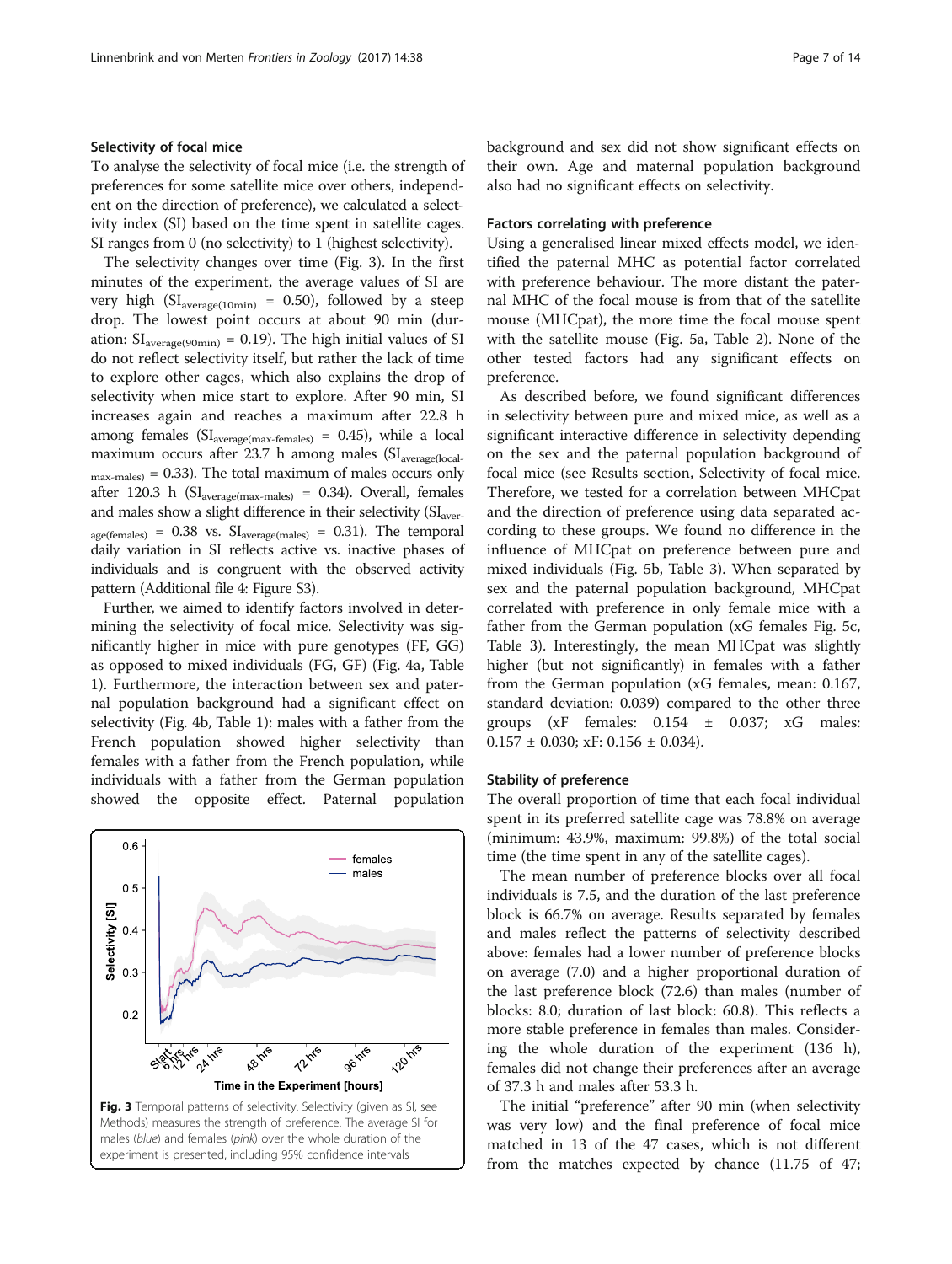<span id="page-7-0"></span>

 $X^2(1) = 0.0034$ ,  $p = 0.953$ ). The preference after 24 h in the experiment matched the final preference in 23 of 47 cases, which is significantly higher than the expectation by chance  $(X^2(1) = 5.713, p = 0.025)$ . The "preference" after 10 min when the selectivity index SI was high and the final preference of focal mice only matched in 12 of the 47 cases, which is at chance level  $(X^2(1) = 0.0000,$  $p = 1$ ). This confirms that our conjecture that high initial SI values do not reflect selectivity but the lack of time to explore all cages (see [Patterns of activity](#page-3-0)).

## **Discussion**

We monitored the partner preference behaviour of wild house mice to characterize individual factors (e.g. population background) as well as dyadic factors (e.g. MHC dissimilarity between pairs of mice) correlating with preference behaviour and possibly mate choice. Moreover, to investigate the process that leads to the choice of a specific partner, we continuously tracked the behaviour of focal mice for nearly one week, which also assured that each female entered oestrus at least once.

## Patterns of activity

All mice exhibited similar activity patterns during the experiments, with reduced activity around midday and highest activity levels around "sun-down" and "sun-up". Consistent with this activity pattern, we observed small daily changes in the strength of preference. As in most animals, daily activity patterns in mice are strongly influenced by light [\[42, 43](#page-12-0)], but cage enrichment, feeding schedule, and social factors also play a role [\[44](#page-12-0), [45](#page-12-0)]. Our mice were most likely mainly entrained to the artificial day-night schedule maintained in our keeping facilities, but they also could have been influenced by social factors such as the activity of the four satellite mice. In line with this activity pattern, the duration that the focal mice spent in satellite cages peaked at regular intervals during midday (the time of lowest activity), when the focal mice were resting in one of the satellite cages with a chosen satellite mouse instead of being alone in the central cage. This resulted in the seemingly increased selectivity during midday.

#### Decision making process in partner preference

To our knowledge, our study is the first to test the degree to which individuals prefer social partners over others, how this selectivity varies over an extended period of time, and at which time a stable preference is established. Most experiments on partner preference and mate choice have been based on short tests and usually last less than 10 min (e.g. [\[5](#page-11-0), [46](#page-12-0)–[49](#page-12-0)]). However, we chose to run our experiment for five days and six nights. Thonhauser et al. [[50\]](#page-12-0) used a long-term setup of 18 days to investigate the mate choice behaviour of female mice, but they only recorded the position of the focal mouse once per day. They were thus likely not able to follow the complete behavioural patterns, as some of the patterns we found changed on an hourly basis, especially in the beginning of the experiment. Our results clearly show a temporal change in selectivity over the course of the experiment. This change over time is consistent in all mice and might be part of a decision making process. Also Manser and colleagues [[51](#page-12-0)] used RFID technique to monitor preference behaviour over several days. They did, however, not analyse their data with respect to temporal changes of selectivity. Instead, their analysis was based on the total time focal mice spent with the potential partners, comparable to our analysis on the direction of preference.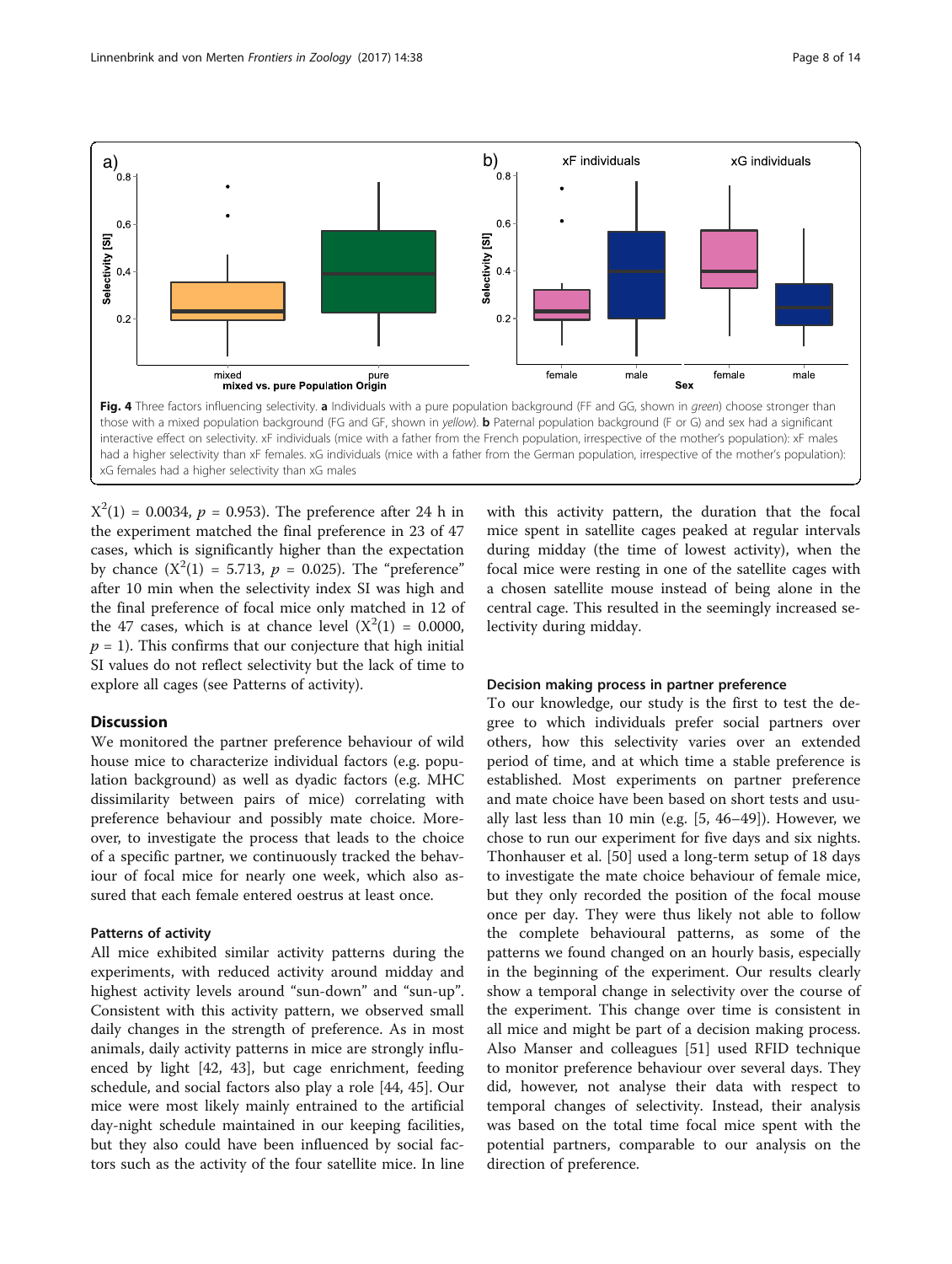<span id="page-8-0"></span>

shown for all mice. **b** Separate correlations for focal individuals of pure or mixed population background. c Separate correlations for focal individuals depending on their sex and their paternal population background (i.e. if the father of the respective focal mouse belongs to the French or German population). For better visualisation of the data we used the linear model based smoothing function from the R package "ggplot2"

Selectivity values were low after the first minutes, as focal mice had just started to explore the new environment and to meet all four satellite mice. After 10 min, only half of the individuals had visited all satellite cages, and only after 90 min had all of them visited all satellite

Table 3 Spearman correlation between the duration spent in satellite cages and the distance between the paternal MHC and the MHC of the respective satellite mouse

| Group of data                                       | R         |           | df  | P      |  |  |  |  |
|-----------------------------------------------------|-----------|-----------|-----|--------|--|--|--|--|
| All mice                                            | 0.1187    | 1.4042    | 138 | 0.1625 |  |  |  |  |
| Separated by population background                  |           |           |     |        |  |  |  |  |
| Pure population background                          | 0.0907    | 0.7284    | 64  | 0.4690 |  |  |  |  |
| Mixed population background                         | 0.1896    | 1.6385    | 72  | 0.1057 |  |  |  |  |
| Separated by sex and paternal population background |           |           |     |        |  |  |  |  |
| xF females <sup>a</sup>                             | $-0.1368$ | $-0.6906$ | 25  | 0.4962 |  |  |  |  |
| xG females                                          | 0.3656    | 2.4532    | 39  | 0.0187 |  |  |  |  |
| xF males                                            | $-0.0017$ | $-0.0086$ | 26  | 0.9932 |  |  |  |  |
| xG males                                            | $-0.0017$ | $-0.0110$ | 42  | 0.9913 |  |  |  |  |

Values for spearman correlation are presented for all mice and separated by the groups differing in their strength of choice (i.e. mice with a pure population background vs. mice with a mixed population background; and mice differing in sex and their paternal population background). Significant results are printed in bold

<sup>a</sup>xF: individuals with a father from population F; xG: individuals with a father from population G

cages and thus met all possible companions. At this time, selectivity started to increase and peaked after about 24 h, and this maximum was more pronounced in females (see section [Selectivity depends on sex and](#page-9-0) [population background](#page-9-0)). At this time, the mice seemed to have explored their environment sufficiently to preferentially remain near one of the satellite mice. Indeed, final preferences were established and relatively constant after about 37.3 (females) and 53.3 h (males).

The oestrus cycle of female mice might potentially have an influence on selectivity, with a possibly increased selectivity in both sexes when entering oestrus. We did not control for oestrus and can thus not exclude that the change in oestrus status might have influenced selectivity in both sexes. The females of this study were housed without males before the onset of the experiment. Females housed in this way often enter an anoestrus state and only come into oestrus about three to four days after introduction of a male [\[52\]](#page-12-0). As selectivity in our experiment reached its peak after 24 h, the females have most likely not yet been in oestrus, which would make an influence of oestrous on selectivity in our study rather unlikely.

In only about one-quarter of the focal mice, the final preference of social partner was the same as the initial choice, which is what is expected by chance. We conclude that the aparent "choice" at the beginning of the experiment is differentiated from the final stable preference after about two days and might just be an artefact resulting from a lack of time to assess all given possibilities. The stability in preference for a given partner is in line with findings by Montero and colleagues [\[31](#page-12-0)], who detected a high degree of mate fidelity in a mate choice experiment under semi-natural conditions.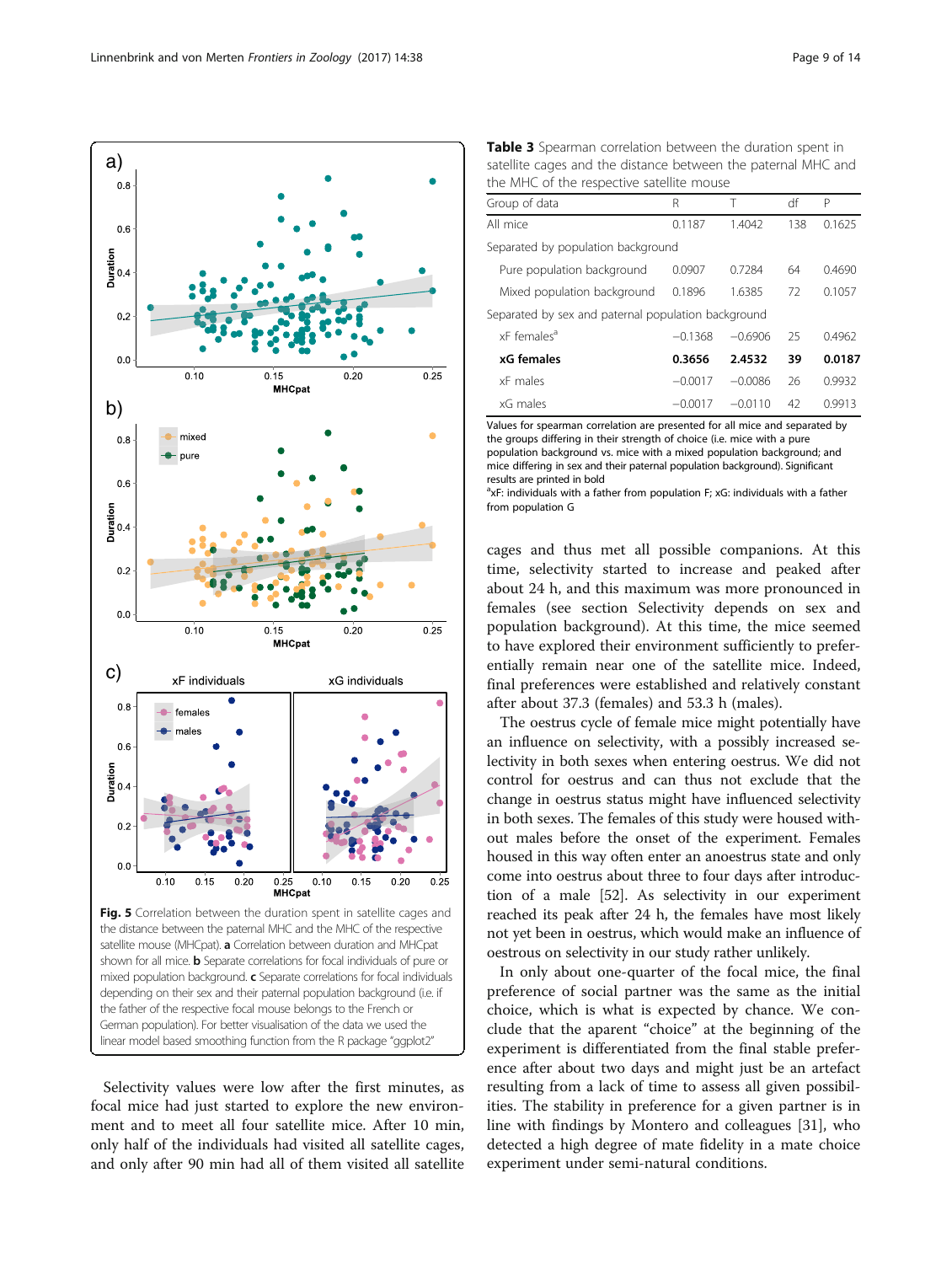<span id="page-9-0"></span>These results clearly indicate that the duration of the experiment can influence the measured selectivity and preference behaviour. Apart from possible influences of the oestrus cycle, a decrease of selectivity may occur due to habituation to the setup and learning that actual mating is not possible. Further, the time to establish a stable preference might change depending on the number of choices given. In a comparable mate choice experiment that was also conducted in a four-choice setup lasting only 10 min, not all of the focal mice visited all possible partners before the end of the experiment [\[53](#page-12-0)]. In such short experiments, it is thus possible that mice had no chance to aquire all information necessary to make an informed decision. Thus we suggest to run pilot experiments with an extended period of time to deterime the duration most suitable to answer the question asked.

## Association between sexes – a measure for mate choice?

House mice live in socially sub-structured populations and form small reproductive units. In such units, one dominant male usually sires most of the offspring with one or several females [[54](#page-12-0), [55](#page-12-0)]. Dominant males defend their territories by frequent urinary marking and fighting with intruders [\[55](#page-12-0)–[58\]](#page-12-0). It was shown, however, that not just male territories are important in the social structure of wild mice, but also the membership of males in a family group [[31\]](#page-12-0). Montero and colleagues further observed that males sometimes shared nests with females and found repeated matings with the same partner within the same nest box (multiple nest boxes were offered in a large semi-natural setup). They suggest that familiarity is an important factor in repeated mating with the same partner [\[31\]](#page-12-0).

We used a controlled cage setup to balance between the advantage of allowing sensory cues (which mice could use for individual assessment and potential mate choice [\[16](#page-11-0), [46](#page-12-0)]) and the aim of not producing unwanted offspring for ethical reasons. It has been shown that social preferences measured in lab experiments do not necessarily lead to a higher number of matings between social partners [[50, 51](#page-12-0), [59](#page-12-0), [60\]](#page-12-0). Thus, social preference cannot always be interpreted as mate choice. However, in the wild, there is usually not a direct choice between two or more possible partners like in a laboratory experiment. Under natural conditions, we expect selective attention, resulting in a higher likelihood to locate a preferred type of partner. This can eventually lead to a higher chance of mating.

Following these considerations, the behaviour observed (i.e. individuals of different sex spending time close to each other) can be an important step in mate choice and does not simply reflect a general social preference. Spending time with a potential partner not only increases the likelihood of mating with this partner (as a

result of the increased chances to do so), but might also be interpreted as a form of securing a social resource.

#### Selectivity depends on sex and population background

A clear difference in the strength of preference could be observed between pure and mixed individuals, with pure individuals being more selective. This supports the idea that homozygous individuals show stronger selectivity than heterozygous individuals, which was described previously by Yamazaki et al. [[20\]](#page-12-0). Furthermore, we found a difference in the preference behaviour between females and males, which was mostly apparent during the first half of the experiment. Females generally show higher selectivity and stability than males. Stronger selectivity in female individuals compared to males is in line with hypotheses considering higher female investment in producing and raising offspring in species in which paternal care is not common [[61\]](#page-12-0).

The mate choice of males is supposedly driven by two strategies: either choosing one individual female and providing paternal care, or mating with as many females as possible without further commitments [\[62\]](#page-12-0). While the males in our study indeed had lower selectivity than females, this tendency was not significant when taking the average over the whole experimental period. Furthermore, males also have costs in reproduction, even in species with no paternal care, so the chance of having more viable offspring can be increased if males do not just arbitrarily mate with several females but make choices.

Over the whole experiment, the two sexes differed reciprocally in the strength of preference, depending on their fathers' population background: males with a father from the French population and females with a father from the German population showed a stronger preference than the other two groups. We have no obvious explanation for such an interactive effect on selectivity depending not only on the sex but also the population background. However, this effect can at least partially be explained by the fact that the only factor correlating with the preference behaviour, i.e. MHCpat, was strongest in female mice with a father from the German population.

#### Paternal influences on mate preference

In the mate choice experiment by Montero et al. [\[31](#page-12-0)], hybrid mice preferred paternally matching mates. Furthermore, assortative mating could be detected when mice had the chance to become familiar with individuals of their own population first. No assortative mating was observed when mice were unfamiliar with their own population before encountering individuals of the other population. In our experiments, all mice were unfamiliar, and like Montero et al. [\[31\]](#page-12-0), we did not find assortative mating. Concerning paternal versus maternal matching,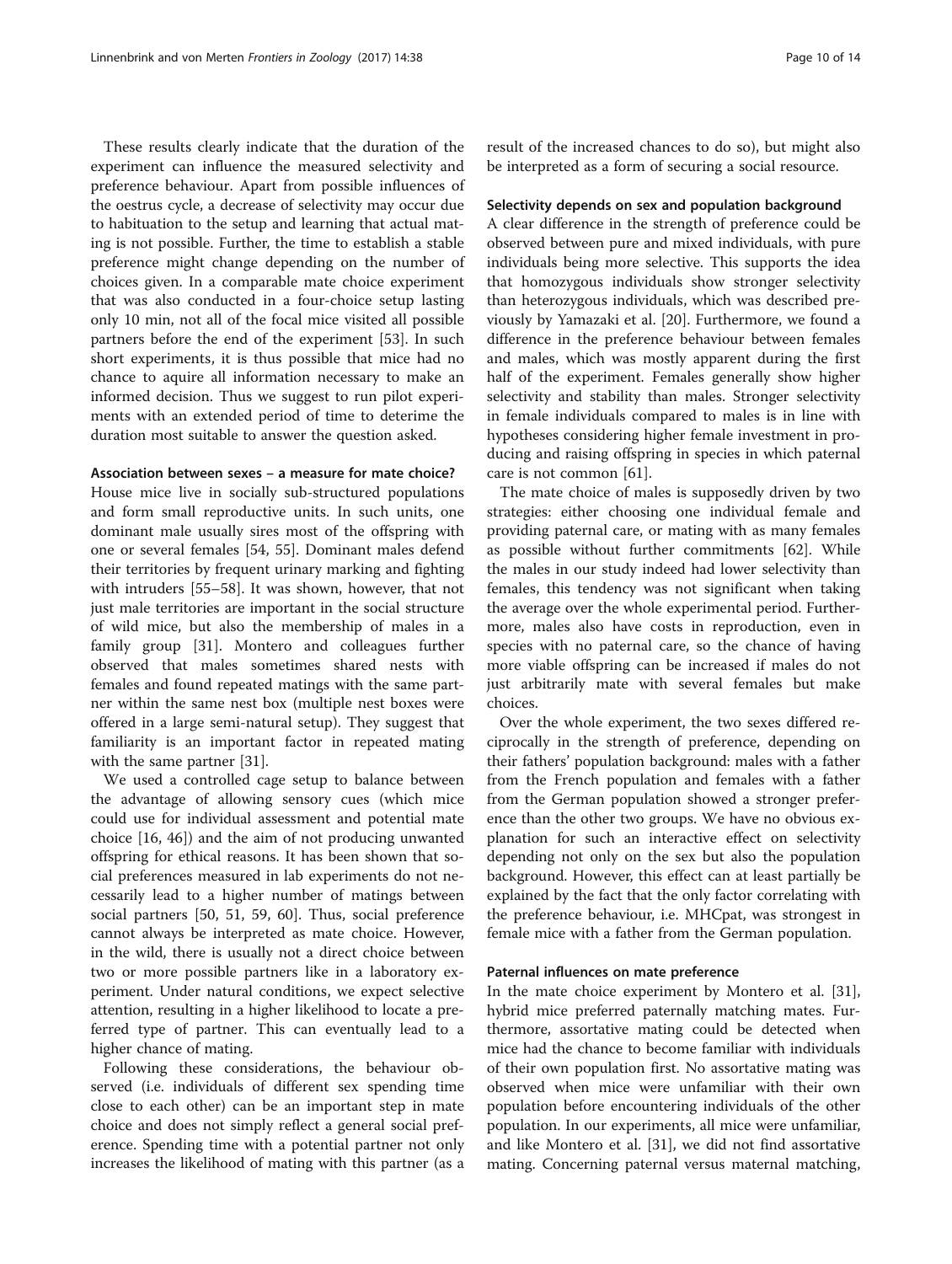<span id="page-10-0"></span>we found a stronger effect for paternal matching, but both values were not significant (Table [2](#page-5-0)). This suggests that there was not enough power in the experiment to resolve this issue.

Nevertheless, our results reveal another non-random partner preference in the form of a stronger preference for partners in which the MHC (H2-Eß locus) of the focal individual's fathers and the MHC of the chosen satellite mouse show increased dissimilarity. This effect was only apparent in females with a father from the German population. In other words, female mice with a father from the German population spent more time with partners whose MHC locus was more different from that of the focal individual's father than with those that had a smaller difference. This might be due to the higher mean dissimilarity between the paternal MHC of these mice and their satellite individuals' MHC. We cannot exclude a similar effect for the other groups (females with a father from the French population and males independent of their father's population) if more dissimilar individuals had been available.

There are two hypotheses regarding why MHC-driven mate choice might occur (selected reviews: [[26](#page-12-0), [63, 64](#page-12-0)]): the good genes hypothesis [\[65, 66](#page-12-0)], which corresponds to a partner preference based on MHC-diversity, and the complementary allele hypothesis [\[7,](#page-11-0) [67\]](#page-12-0), which corresponds to a partner preference based on MHC-dissimilarity. Our findings support the complementary allele hypothesis for two reasons. First, we detected an effect of MHCdissimilarity, expected under the complementary allele hypothesis, and not MHC-diversity, which would be more likely under the good gene hypothesis. Second, a detailed look at the haplotype distribution of the most and second most preferred individuals vs. never preferred individuals showed that neither individuals within the preferred individuals, nor within the non preferred individuals share certain haplotypes. Preferred and unpreferred individuals even share haplotypes. Thus, we found no evidence for certain MHC-alleles being favoured.

Several studies support mate choice based on MHCcomplementary alleles, even though complementary alleles may include different degrees of dissimilarity (e.g. [[68](#page-12-0)–[70](#page-12-0)]). The effect of MHC-dissimilarity detected in our study is based on the MHC of the focal individual's father. This effect does not involve self-referencing the individual's own MHC during partner choice. It rather includes the information of the father's MHC, which can be transmitted by either genomic or familial (sexual) imprinting from the father to its offspring in the first days in the nest while the father is still present (as shown by Montero et al. [\[31](#page-12-0)]).

Isles and colleagues support the hypothesis that preference behaviour is driven by genomic imprinting [\[49](#page-12-0), [71](#page-12-0)]. They suggest that genes inherited with a parental bias are in linkage disequilibrium with odour determination and odorous information processing (e.g. MHC). There is no evidence that MHC genes themselves are inherited in a parent-of-origin manner (i.e. genomic imprinting [[72\]](#page-12-0)). The effects of familial imprinting and early learning are well known [[73](#page-12-0), [74](#page-12-0)]. Familial imprinting has been described to play a role in various situations, like kin recognition [[75\]](#page-12-0), mate choice [[76, 77\]](#page-13-0), and recognition of environmental cues [[76, 78\]](#page-13-0).

Penn and Potts [\[23\]](#page-12-0) and Yamazaki et al. [[25](#page-12-0)] have already suggested evidence of familial (olfactory) imprinting in mice. We thus propose that olfactory imprinting (i.e. early learning of the fathers smell) during the early days of life might be the mechanism underlying the fathers' influence on their offspring's preference behaviour in our study. It has already been described that familial imprinting takes place in the early nest phase [[79](#page-13-0)–[81](#page-13-0)]. Tramm and Servedio [[82](#page-13-0)] suggest that paternally driven familial imprinting is more likely to evolve than maternal influences on mate choice. Furthermore, paternally driven familial imprinting might be a compromise between the two strategies of male mating behaviour described above (one partner, few offspring, and parental care vs. several partners, many offspring, and no parental care). Olfactory imprinting of MHC-information would enable the father to provide some care for all of its offspring (from several females) without being bound to a single nest.

## Conclusions

This study revealed two patterns of paternal influence on partner choice in wild mice: First, paternal population background in interaction with sex of the focal mouse had an influence on selecitivity, i.e. strength of preference. Second, the preference for a certain partner seems to be driven by the distance between the paternal MHC to the satellite mouse' MHC, an effect we only observed in the group with the strongest preference, females with a German father. As MHC genes are not expressed in a parent-of-origin manner (genetic imprinting) we support the hypothesis of familial (olfactory) imprinting as most probable process for information transfer from father to offspring during the early days in the nest. Further studies under more natural conditions are needed to elucidate this process, with social interactions such as territoriality or the hierarchy structure of competing individuals taken into account. Finally, we wish to highlight the importance of an appropriate duration of behavioural experiments as the formation of preference is based on a real decision making process.

## Additional files

[Additional file 1: Table S1.](dx.doi.org/10.1186/s12983-017-0224-y) All individual information (microsatellite data, experimental information). (CSV 27 kb)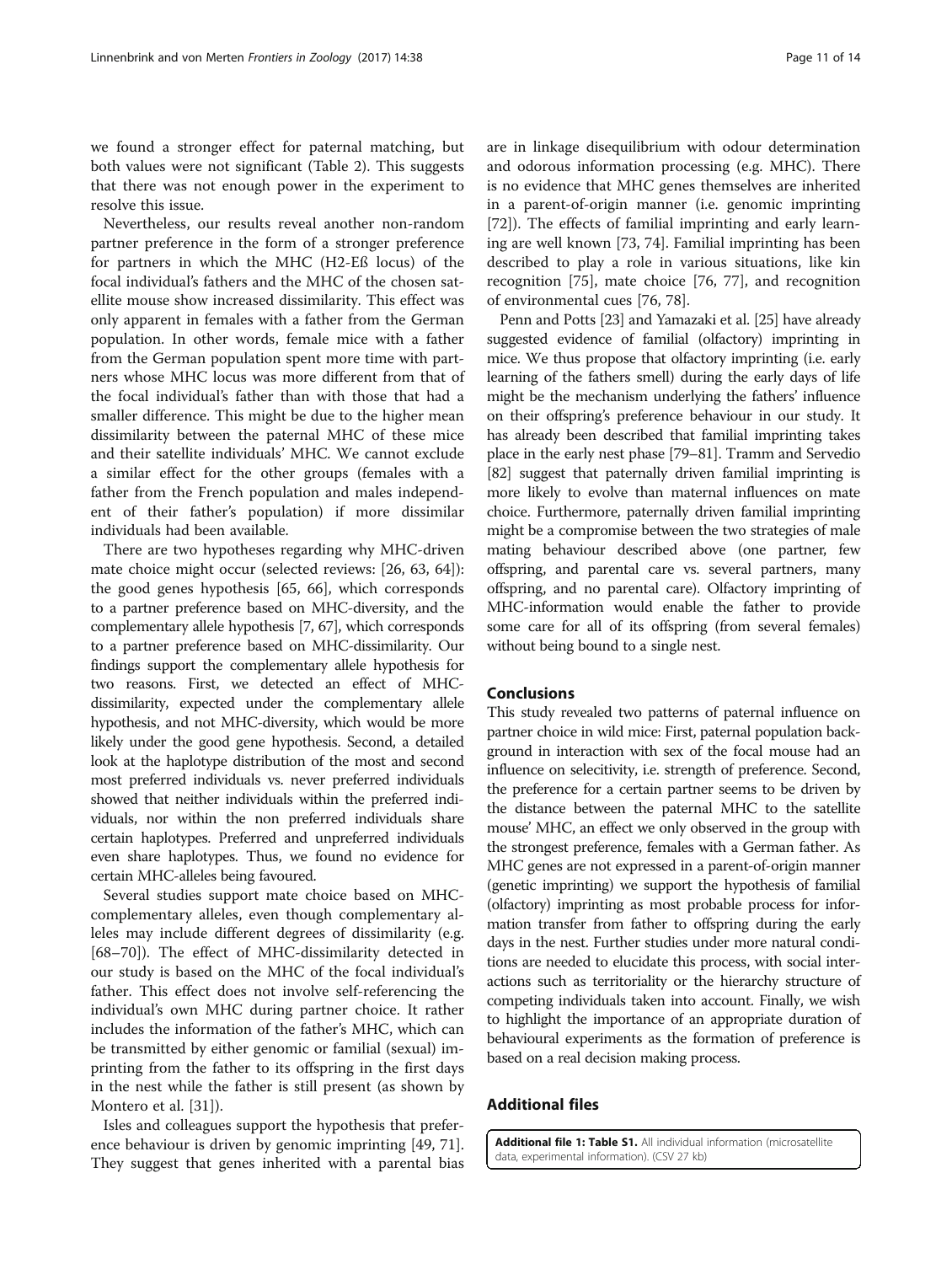<span id="page-11-0"></span>[Additional file 2: Figure S1.](dx.doi.org/10.1186/s12983-017-0224-y) Two examples visualising how to assess the consistency of choice (upper panel the "German" male "Hermann" and lower panel the "French" male "Jacques"). Two measures were used to define the consistency of choice. 1. Block-Count and 2. Block Size. Preference is based on the selectivity index SI calculated in intervals increasing by 10 minutes (the first interval being 10 minutes, the second 20 minutes, and so forth). For each time point the preferred cage (1-4) is plotted. "Hermann" changed his preference over time 4 times (= 5 blocks), compared to "Jacques" who changed his mind only once (= 2 blocks). After 38% of "Hermann" being in the experiment (as the last block is 62%), he chose the mouse from cage 4 to be his preferred partner, "Jacques" already decided after just 5% of the total time in the experiment that mouse 1 is the best. "Hermann" never chose mouse 3 and "Jacques" never chose mice 1 and 2. (PDF 35 kb)

[Additional file 3: Figure S2.](dx.doi.org/10.1186/s12983-017-0224-y) a) Allele sharing tree (Bowcock et al. 1994) for all animals based on microsatellites. Even though a separation between populations is evident, small branch lengths reflect a still close relationship between individuals of all breeding types. b) Neighbour-joining tree of H2-Eß locus Exon 2 haplotype sequences. Bootstrap values > 50 are shown. No pattern of population divergence can be detected, both populations share several alleles. (PNG 301 kb)

[Additional file 4: Figure S3.](dx.doi.org/10.1186/s12983-017-0224-y) Mouse activity patterns over the whole experimental period and diurnal rhythm of activity averaged over all days. a) Average activity measured as number of antenna hits per hour for each day of the experiment. After a steep drop of activity in the beginning of the experiment, activity steadily drops unitl the end. Boxplots include outliers (black dots) and additionally all individual data points (grey dots, slightly jittered along the x-axis for clarity). b) Diurnal rhythm of mouse activity. Each light grey line shows the number of antenna hits per hour of individual as a proxy for its activity. The open circle represent the average over all mice of the given time of the day. The light yellow box indicates the phase of lights-on in the experimental room. Mice clearly are active all over the day, with a siesta in the early afternoon (12:00 – 15:00h). (PDF 618 kb)

### Abbreviations

CAS: Cavalli-Sforza-distance between a satellite mouse and the focal individual; CASmat: Cavalli-Sforza-distance between a satellite mouse and the focal individual's mother; CASpat: Cavalli-Sforza-distance between a satellite mouse and the focal individual's father; F: French population; FF: Mouse with pure French population background; FG: Mouse with a mother from the French and a father from the German population; G: German population; GF: Mouse with a mother from the German and a father from the French population; GG: Mouse with pure German population background; LRT: Likelihood Ratio Test; MHC: p-distance between a satellite mouse and the focal individual; MHCmat: p-distance between a satellite mouse and the focal individual's mother; MHCpat: p-distance between a satellite mouse and the focal individual's father; SI: Selectivity index; xF: Mouse with a father from the French population and a mother from any of the two populations; xG: Mouse with a father from the German population and a mother from any of the two populations

#### Acknowledgements

We would like to thank Diethard Tautz for the opportunity to conduct our MiSoMate experiment in his facilities, as well as discussions and comments on the manuscript. Many thanks also to Alexandra Matt, Rafik Neme, Anja Schunke, Leslie Turner and Bernhard Haubold for discussion of statistical questions. We thank Heike Harre, Heinke Buhtz, Hans-Joachim Hamann, Harald Deiwick and Christine Pfeifle for a lot of technical support and Till Sckerl for help in running the experiments. We also wish to thank two anonymous reviewers for a fair and helpful evaluation of the manuscript.

#### Funding

This study was financed by institutional funds of the Max-Planck Society.

#### Availability of data and materials

The data which supports the findings of this study are available from the corresponding author upon reasonable request. Individual H2-Eß sequences have been submitted to Dryad.

#### Authors' contributions

ML and SvM conceived and performed research, analysed the data and wrote the manuscript. Both authors read and approved the final manuscript.

#### Ethics approval and consent to participate

The animals used in this study are Mus musculus, a species that is not protected and at the time the progenitor animals were caught no permits for catching were necessary. Transportation to the laboratory, maintenance and handling were conducted in accordance with German animal welfare law (Tierschutzgesetz) and FELASA guidelines. Permits for keeping mice were obtained from the local veterinary office "Veterinäramt Kreis Plön" (permit number: 1401–144/PLÖ-004697). The responsible animal welfare officer Prof. Gerhard Schultheiß specifically approved this study.

#### Consent for publication

Not applicable.

#### Competing interests

The authors declare that they have no competing interests.

#### Publisher's Note

Springer Nature remains neutral with regard to jurisdictional claims in published maps and institutional affiliations.

#### Received: 30 March 2017 Accepted: 13 July 2017 Published online: 24 July 2017

#### References

- 1. Kokko H, Brooks R, Jennions MD, Morley J. The evolution of mate choice and mating biases. Proc R Soc Lond B Biol Sci. 2003;270:653–64.
- 2. Andersson M, Simmons LW. Sexual selection and mate choice. Trends Ecol Evol. 2006;21:296–302.
- 3. Sardell RJ, Kempenaers B, DuVal EH. Female mating preferences and offspring survival: testing hypotheses on the genetic basis of mate choice in a wild lekking bird. Mol Ecol. 2014;23:933–46.
- 4. Ihle M, Kempenaers B, Forstmeier W. Fitness benefits of mate choice for compatibility in a socially monogamous species. PLoS Biol. 2015;13:e1002248.
- 5. Raveh S, Sutalo S, Thonhauser KE, Thoß M, Hettyey A, Winkelser F, Penn DJ. Female partner preferences enhance offspring ability to survive an infection. BMC Evol Biol. 2014;14:14.
- 6. Drickamer LC, Gowaty PA, Holmes CM. Free female mate choice in house mice affects reproductive success and offspring viability and performance. Anim Behav. 2000;59:371–8.
- 7. Tregenza T, Wedell N. Genetic compatibility, mate choice and patterns of parentage: invited review. Mol Ecol. 2000;9:1013–27.
- 8. Dieckmann U, Metz JAJ, Doebeli M, Tautz D. Adaptive Speciation. Cambridge: Cambridge University Press; 2004.
- 9. Crow JF, Kimura M. An introduction to population genetics theory. 1970.
- 10. Lewontin RC. The genetic basis of evolutionary change. New York: Columbia University Press; 1974.
- 11. Jiang Y, Bolnick DI, Kirkpatrick M. Assortative mating in animals. Am Nat. 2013;181:E125–38.
- 12. Burley N. The meaning of assortative mating. Ethol Sociobiol. 1983;4:191–203.
- 13. Sherborne AL, Thom MD, Paterson S, Jury F, Ollier WE, Stockley P, Beynon RJ, Hurst JL. The genetic basis of inbreeding avoidance in house mice. Curr Biol. 2007;17:2061–6.
- 14. Mucignat-Caretta C, Caretta A. Message in a bottle: major urinary proteins and their multiple roles in mouse intraspecific chemical communication. Anim Behav. 2014;97:255–63.
- 15. Leinders-Zufall T, Brennan P, Widmayer P, Maul-Pavicic A, Jäger M, Li X-H, Breer H, Zufall F, Boehm T. MHC class I peptides as chemosensory signals in the vomeronasal organ. Science. 2004;306:1033–7.
- 16. Asaba A, Hattori T, Mogi K, Kikusui T. Sexual attractiveness of male chemicals and vocalizations in mice. Front Neurosci. 2014;8:231.
- 17. Holy TE, Guo Z. Ultrasonic songs of male mice. PLoS Biol. 2005;3:e386.
- 18. Hoffmann F, Musolf K, Penn DJ. Ultrasonic courtship vocalizations in wild house mice: spectrographic analyses. J Ethol. 2012;30:173–80.
- 19. Klein J. The major histocompatibility complex of the mouse. Science. 1979;203:516–21.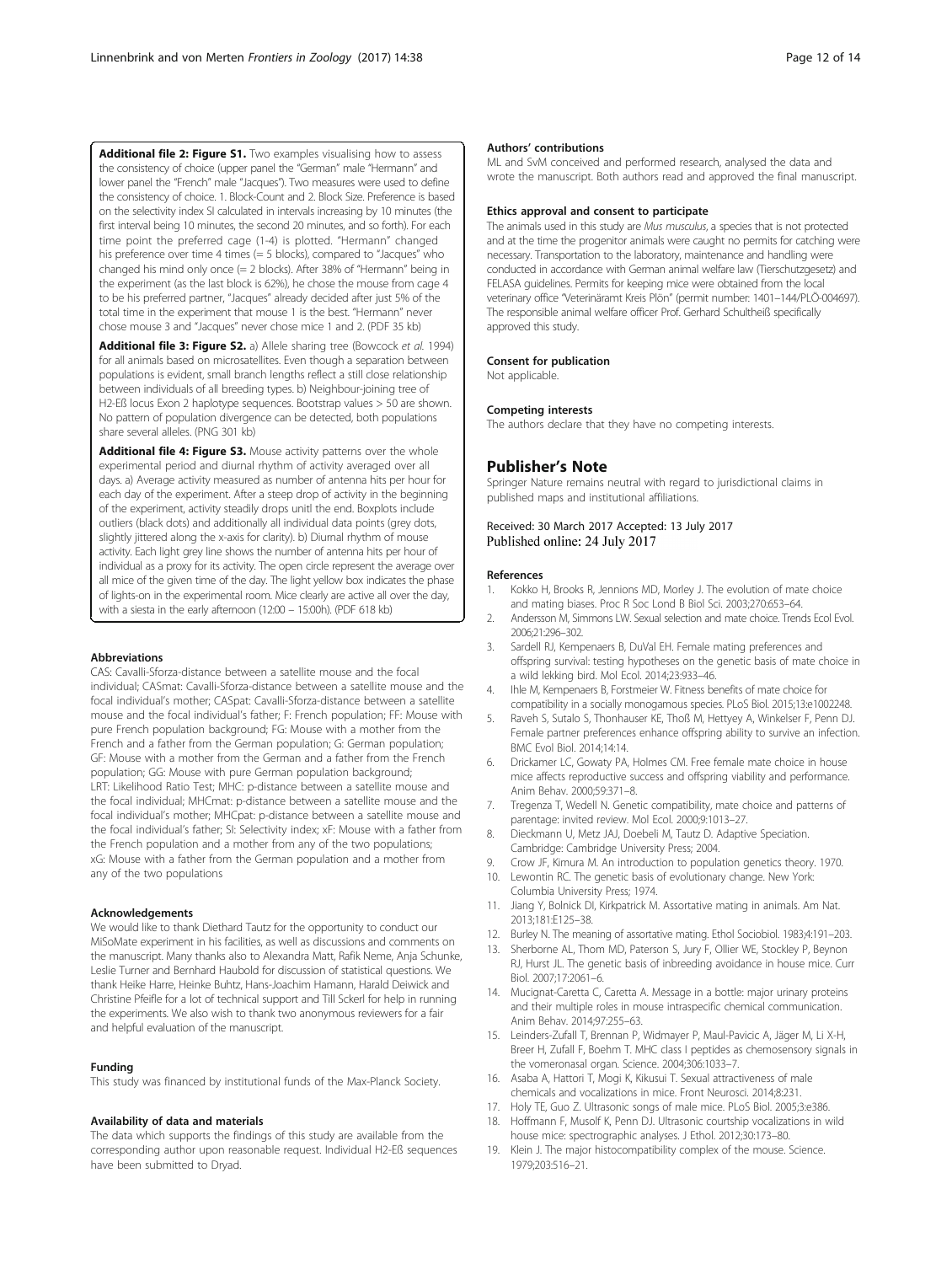- <span id="page-12-0"></span>20. Yamazaki K, Boyse E, Mike V, Thaler H, Mathieson B, Abbott J, Boyse J, Zayas Z, Thomas L. Control of mating preferences in mice by genes in the major histocompatibility complex. J Exp Med. 1976;144:1324–35.
- 21. Ziegler A, Kentenich H, Uchanska-Ziegler B. Female choice and the MHC. Trends Immunol. 2005;26:496–502.
- 22. Milinski M. The major histocompatibility complex, sexual selection, and mate choice. Annu Rev Ecol Evol Syst. 2006;37:159–86.
- 23. Penn DJ, Potts WK. The evolution of mating preferences and major histocompatibility complex genes. Am Nat. 1999;153:145–64.
- 24. Penn D, Musolf K. The evolution of MHC diversity in house mice. In: Machol An M, Baird SJE, Munclinger P, Pi Alek J, editors. Evolution of the house mouse. Cambridge: Cambridge Univ Press; 2012. p. 221–52.
- 25. Yamazaki K, Beauchamp GK, Kupniewski D, Bard J, Thomas L, Boyse E. Familial imprinting determines H-2 selective mating preferences. Science. 1988;240:1331–3.
- 26. Immelmann K. Ecological significance of imprinting and early learning. Annu Rev Ecol Syst. 1975;6:15–37.
- 27. Teschke M, Mukabayire O, Wiehe T, Tautz D. Identification of selective sweeps in closely related populations of the house mouse based on microsatellite scans. Genetics. 2008;180:1537–45.
- 28. Ihle S, Ravaoarimanana I, Thomas M, Tautz D. An analysis of signatures of selective sweeps in natural populations of the house mouse. Mol Biol Evol. 2006;23:790–7.
- 29. Staubach F, Lorenc A, Messer PW, Tang K, Petrov DA, Tautz D. Genome patterns of selection and introgression of haplotypes in natural populations of the house mouse (Mus musculus). PLoS Genet. 2012;8:e1002891.
- 30. von Merten S, Hoier S, Pfeifle C, Tautz D. A role for ultrasonic vocalisation in social communication and divergence of natural populations of the house mouse (Mus musculus domesticus). PLoS One. 2014;9:e97244.
- 31. Montero I, Teschke M, Tautz D. Paternal imprinting of mating preferences between natural populations of house mice (Mus musculus domesticus). Mol Ecol. 2013;22:2549–62.
- 32. Bingel AS, Schwartz NB. Pituitary LH content and reproductive tract changes during the mouse oestrous cycle. J Reprod Fertil. 1969;19:215–22.
- 33. Whitten WK. Modification of the oestrous cycle of the mouse by external stimuli associated with the male. J Endocrinol. 1956;13:399–404.
- 34. R Core Team. R: A Language and Environment for Statistical Computing. Vienna: R Foundation for Statistical Computing; 2016.
- 35. Bowcock A, Ruiz-Linares A, Tomfohrde J, Minch E, Kidd J, Cavalli-Sforza LL. High resolution of human evolutionary trees with polymorphic microsatellites. Nature. 1994;368:455–7.
- 36. Dieringer D, Schlötterer C. Microsatellite analyser (MSA): a platform independent analysis tool for large microsatellite data sets. Mol Ecol Notes. 2003;3:167–9.
- 37. Tamura K, Stecher G, Peterson D, Filipski A, Kumar S. MEGA6: molecular evolutionary genetics analysis version 6.0. Mol Biol Evol. 2013;30:2725–9.
- 38. Thompson JD, Higgins DG, Gibson TJ. CLUSTAL W: improving the sensitivity of progressive multiple sequence alignment through sequence weighting, position-specific gap penalties and weight matrix choice. Nucleic Acids Res. 1994;22:4673–80.
- 39. Stephens M, Donnelly P. Ancestral inference in population genetics models with selection (with discussion). Aust N Z J Stat. 2003;45:395–430.
- Stephens M, Smith NJ, Donnelly P. A new statistical method for haplotype reconstruction from population data. Am J Hum Genet. 2001;68:978–89.
- 41. Rozas J. DNA Sequence Polymorphism Analysis using DnaSP. In Posada, D. (ed.) Bioinformatics for DNA Sequence Analysis; Methods in Molecular Biology Series Vol. 537. NJ, USA: Humana Press; 2009. p. 337–350.
- 42. Dallmann R, Mrosovsky N. Scheduled wheel access during daytime: A method for studying conflicting zeitgebers. Physiol Behav. 2006;88:459–65.
- 43. Aschoff J. Circadian system properties. In Environmental Physiology 1981: Proceedings of the 28th International Congress of Physiological Sciences, Budapest, 1980. pp 1–17.
- 44. de Groot MH, Rusak B. Housing conditions influence the expression of food-anticipatory activity in mice. Physiol Behav. 2004;83:447–57.
- 45. de Visser L, van den Bos R, Spruijt BM. Automated home cage observations as a tool to measure the effects of wheel running on cage floor locomotion. Behav Brain Res. 2005;160:382–8.
- 46. Musolf K, Hoffmann F, Penn DJ. Ultrasonic courtship vocalizations in wild house mice, Mus musculus musculus. Anim Behav. 2010;79:757–64.
- 47. Latour Y, Perriat-Sanguinet M, Caminade P, Boursot P, Smadja CM, Ganem G. Sexual selection against natural hybrids may contribute to reinforcement in a house mouse hybrid zone. Proc R Soc Lond B Biol Sci. 2014;281:20132733.
- 48. Asaba A, Okabe S, Nagasawa M, Kato M, Koshida N, Osakada T, Mogi K, Kikusui T. Developmental social environment imprints female preference for male song in mice. PLoS One. 2014;9:e87186.
- 49. Isles AR, Baum MJ, Ma D, Keverne EB, Allen ND. Genetic imprinting: urinary odour preferences in mice. Nature. 2001;409:783–4.
- 50. Thonhauser KE, Raveh S, Hettyey A, Beissmann H, Penn DJ. Scent marking increases male reproductive success in wild house mice. Anim Behav. 2013;86:1013–21.
- 51. Manser A, König B, Lindholm AK. Female house mice avoid fertilization by t haplotype incompatible males in a mate choice experiment. J Evol Biol. 2015;28:54–64.
- 52. Whitten WK. Occurrence of anoestrus in mice caged in groups. J Endocrinol. 1959;18:102–7.
- 53. Roberts SC, Gosling LM. Genetic similarity and quality interact in mate choice decisions by female mice. Nat Genet. 2003;35:103–6.
- 54. Crowcroft P, Rowe FP. Social organization and territorial behaviour in the wild house mouse (Mus musculus L.). In Proceedings of the Zoological Society of London. London; 1963;(140):517–31.
- 55. Reimer J, Petras M. Breeding structure of the house mouse, Mus musculus, in a population cage. J Mammal. 1967;48:88–99.
- 56. Poole T, Morgan H. Aggressive behaviour of male mice (Mus musculus) towards familiar and unfamiliar opponents. Anim Behav. 1975;23:470–9.
- 57. Poole TB, Morgan H. Social and territorial behaviour of laboratory mice (Mus musculus L.) in small complex areas. Anim Behav. 1976;24:476–80.
- 58. Wolff RJ. Mating behaviour and female choice: their relation to social structure in wild caught House mice (Mus musculus) housed in a semi-natural environment. J Zool. 1985;207:43–51.
- 59. Zala SM, Bilak A, Perkins M, Potts WK, Penn DJ. Female house mice initially shun infected males, but do not avoid mating with them. Behav Ecol Sociobiol. 2015;69:715–22.
- 60. Rolland C, MacDonald DW, De Fraipont M, Berdoy M. Free female choice in house mice: leaving best for last. Behaviour. 2003;140:1371–88.
- 61. Trivers R. Parental investment and sexual selection In Sexual selection and the descent of man edited by B. Campbell, 1871–1971. Chicago, Illinois: Aldine Press; 1972.
- 62. Clutton-Brock TH. Review lecture: mammalian mating systems. Proc R Soc Lond B Biol Sci. 1989;236:339–72.
- Mays HL, Hill GE. Choosing mates: good genes versus genes that are a good fit. Trends Ecol Evol. 2004;19(10):554–9.
- Piertney S, Oliver M. The evolutionary ecology of the major histocompatibility complex. Heredity. 2006;96:7–21.
- 65. Kamiya T, O'Dwyer K, Westerdahl H, Senior A, Nakagawa S. A quantitative review of MHC-based mating preference: the role of diversity and dissimilarity. Mol Ecol. 2014;23:5151–63.
- 66. Von Schantz T, Wittzell H, Goransson G, Grahn M, Persson K. MHC genotype and male ornamentation: genetic evidence for the Hamilton-Zuk model. Proc R Soc Lond B Biol Sci. 1996;263:265–71.
- 67. Hamilton WD, Zuk M. Heritable true fitness and bright birds: a role for parasites? Science. 1982;218:384–7.
- 68. Zeh JA, Zeh DW. The evolution of polyandry I: intragenomic conflict and genetic incompatibility. Proc R Soc Lond B Biol Sci. 1996;263:1711–7.
- 69. Huchard E, Baniel A, Schliehe-Diecks S, Kappeler PM. MHC-disassortative mate choice and inbreeding avoidance in a solitary primate. Mol Ecol. 2013;22:4071–86.
- 70. Jacob S, McClintock MK, Zelano B, Ober C. Paternally inherited HLA alleles are associated with women's choice of male odor. Nat Genet. 2002;30:175–9.
- 71. Reusch TB, Häberli MA, Aeschlimann PB, Milinski M. Female sticklebacks count alleles in a strategy of sexual selection explaining MHC polymorphism. Nature. 2001;414:300–2.
- 72. Isles AR, Baum MJ, Ma D, Szeto A, Keverne EB, Allen ND. A possible role for imprinted genes in inbreeding avoidance and dispersal from the natal area in mice. Proc R Soc Lond B Biol Sci. 2002;269:665–70.
- 73. Lorenc A, Linnenbrink M, Montero I, Schilhabel MB, Tautz D. Genetic differentiation of hypothalamus parentally biased transcripts in populations of the house mouse implicate the Prader-Willi syndrome imprinted region as a possible source of behavioral divergence. Mol Biol Evol. 2014;31:3240–9.
- 74. Svensson EI, Eroukhmanoff F, Karlsson K, Runemark A, Brodin A. A role for learning in population divergence of mate preferences. Evolution. 2010;64:3101–13.
- 75. Gerlach G, Hodgins-Davis A, Avolio C, Schunter C. Kin recognition in zebrafish: a 24-hour window for olfactory imprinting. Proc R Soc Lond B Biol Sci. 2008;275:2165–70.